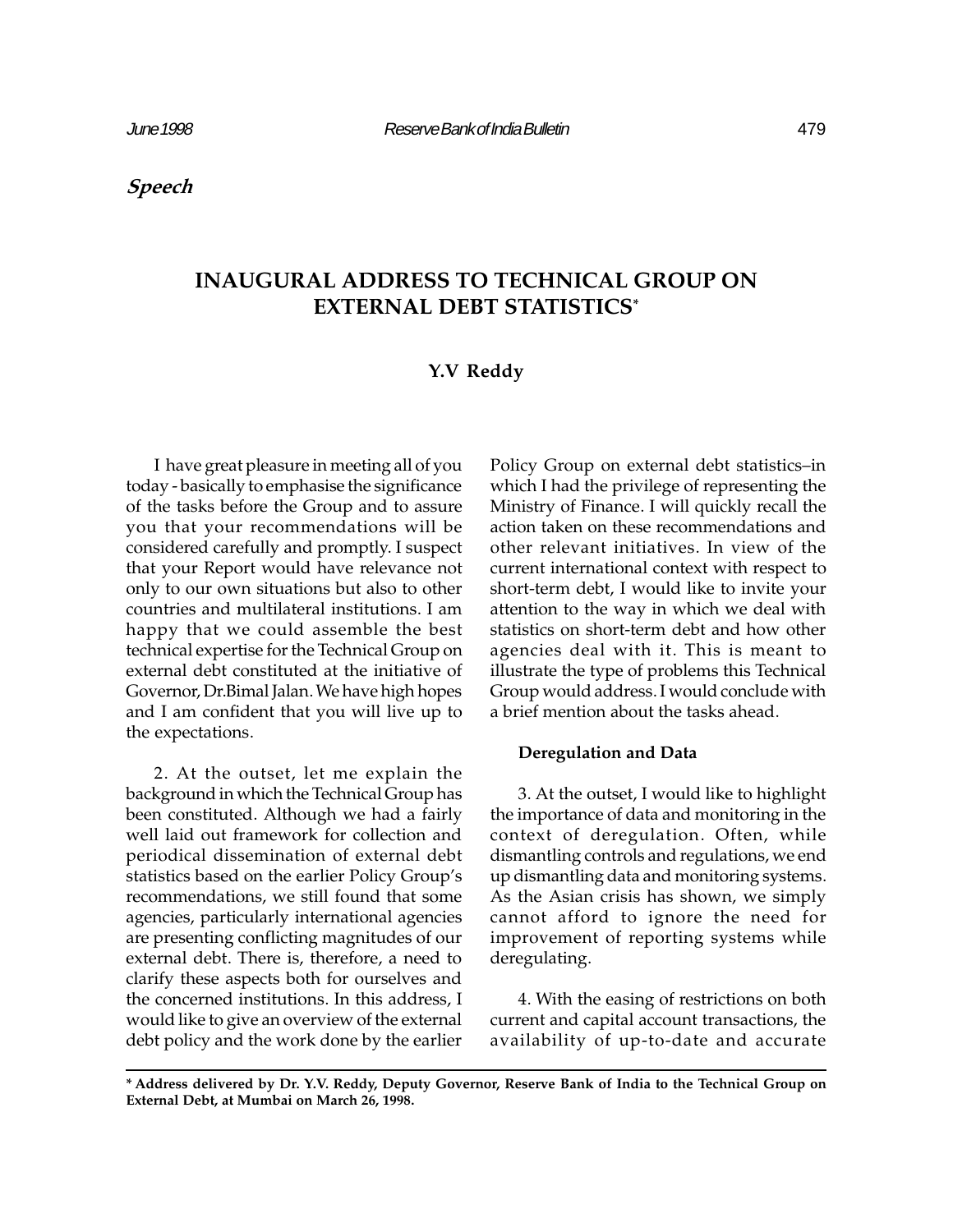information has assumed critical importance, both to initiate appropriate policy responses and to meet the information demand from market participants and several international agencies. As you are aware, we had constituted a Sub-Group on Reporting of Foreign Exchange Transactions by Authorised Dealers under the Chairmanship of Shri S. P. Paniyadi, which submitted its Report in 1997. The Sub-Group had recommended, inter alia, electronic reporting of details of foreign exchange transactions by selected bank branches and streamlining of the existing reporting arrangements. The Reserve Bank has already implemented these recommendations. The selected bank branches have started reporting details of foreign exchange transactions via the computer media since October 1997. With the institution of the proposed VSAT network, it would be possible to achieve further improvements in the data transmission system through establishment of on line connectivity between banks and the Reserve Bank. We have to recognise that technology is progressing, and markets all around operate with great speed. Our statistics and reporting systems should be constantly upgraded to cope with the developments in markets as well as policies.

#### External Debt Policy

5. The severe external payments crisis of 1990 resulted in a need for paying careful attention to many aspects of economic management. A High Level Committee on Balance of Payments (Chairman : Dr.C.Rangarajan) went into various issues between 1991 and 1993. Incidentally, I had the privilege of being its Member Secretary. Some of the recommendations of Rangarajan Committee relating to external debt, which has been guiding our policy all these years and which have been validated by recent international developments are worth recalling.

(a) On external debt policy, the Committee observed: "In regard to the future directions in the structure of debt, the Committee recommended necessary policy and procedural changes to bring about the following: quick disbursement of concessional and semi-concessional flows; disintermediation of Government to the maximum extent in aid and flows; absorption of aid only when it is consistent with the requirements of the enterprise concerned or Department/State concerned; and continuation of NRI deposits at a level that would ensure no net outflow but with longer maturities profile; insistence on a minimum maturity of five years for commercial borrowings except for purposes of consolidation of short-term debt; recourse to commercial sources of financing essentially to meet foreign currency expenditures, particularly for non-tradable goods, priority sectors like oil and fertilizer, export oriented units, etc., or borrowings linked with inflow of equity; and a prudent policy of extending guarantees by sovereign or public sector financial and banking institutions.

(b) In regard to short-term debt, the report said: "In the light of past experience, the Committee recommended that the policy of the Government and the RBI in regard to the management of short-term debt should be on the following lines:

(i) Short-term debt should be permitted only for trade-related purposes and under normal terms; (ii) Recourse to short-term debt should not be taken as an instrument for protecting the reserves; (iii) No roll-over beyond six months should be resorted to in regard to any short-term facilities without careful consideration of the implications; (iv) Any short-term debt not governed by the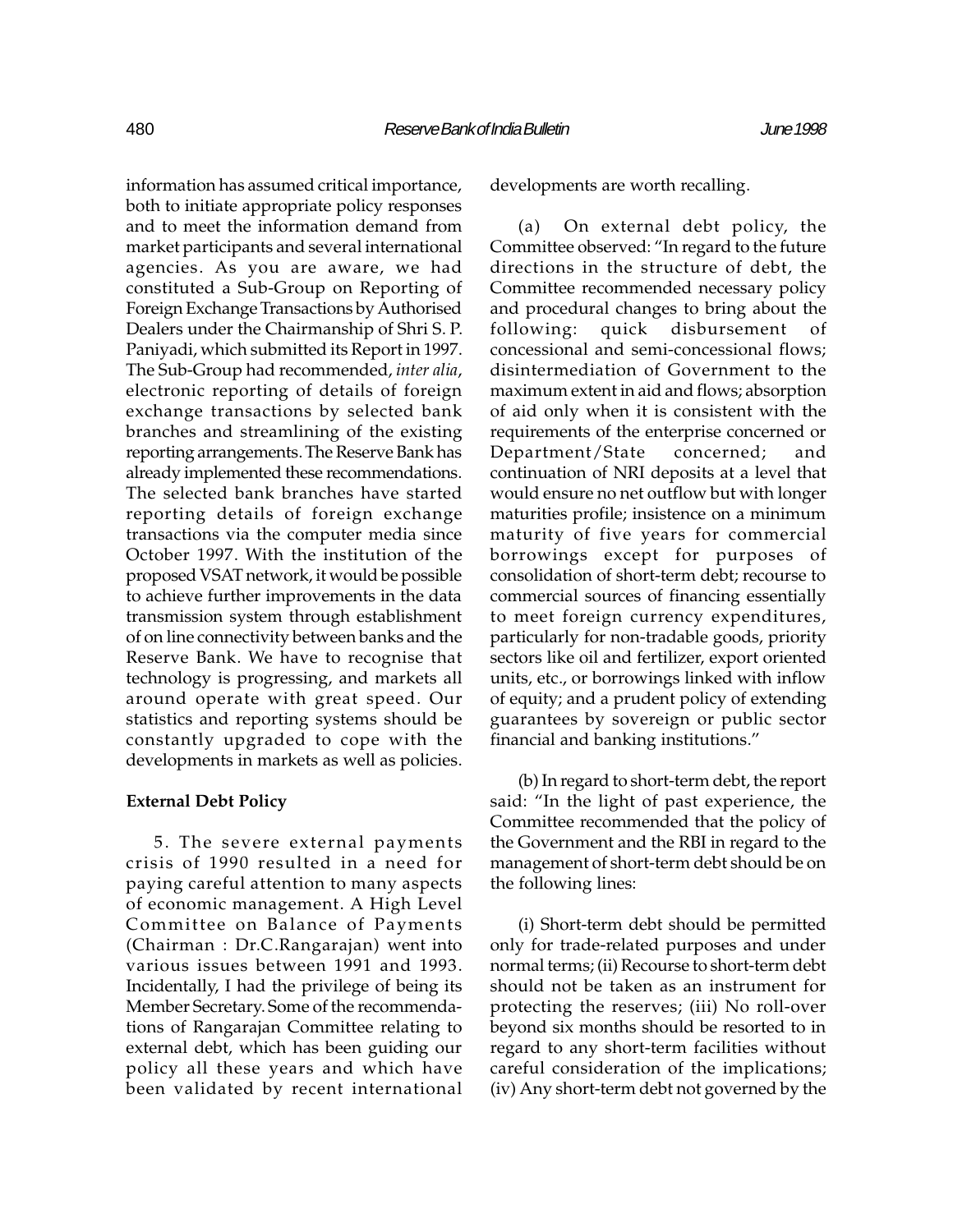above considerations should be specifically approved by RBI after satisfying itself that recourse to such debt was trade-related or on genuine cost considerations; and (v) RBI should set up a monitoring system for shortterm debt so that it is possible to ascertain with a reasonable amount of accuracy the extent of such debt that may be outstanding at any point of time.

(c) Referring to exchange rate policy, the Committee recommended that "consideration be given to (i) a realistic exchange rate, (ii) avoiding use of exchange mechanism for subsidisation, (iii) maintaining adequate level of reserves to take care of short-term fluctuations, (iv) continuing the process of liberalisation on current account, and (v) reinforcing effective control over capital transactions. The key to the maintenance of a realistic and a stable exchange rate is containing inflation through macro-economic policies and ensuring net capital receipts of the scale assumed in BOP projections.

(d) On the level of reserves, the Committee observed that "It has traditionally been the practice to view the level of desirable reserves as to percentage of the annual imports, e.g. reserves enough to meet three months' imports or four months' imports. However, this approach would be inadequate when a large number of transactions and payment liabilities other than those relating to import of commodities arise. Thus, liabilities may arise either for discharging short-term debt obligations or servicing of medium-term debt, both interest and principal. Hence, the Committee recommended that while determining the target level of reserves due attention should be paid to the payment obligations in addition to the level of imports.

### Task Force and Policy Group (TF&PG)

6. The sensitivity to issues relating to external debt in the reform process led to the constitution of a Task Force and a Policy Group (TF&PG) on the External Debt Statistics of India, to secure uniformity in definitions, coverage and classification of external debt between the Government of India and the Reserve Bank on the one hand, and on the other, between official statistics and those of the international agencies like the World Bank (WB), the International Monetary Fund (IMF), the Organisation for Economic Co-operation and Development (OECD), the Bank for International Settlements (BIS) and the Institute of International Finance (IIF).

#### Recommendations of the TF&PG

7. The TF&PG undertook an analytical examination of coverage and classification discrepancies, database management and presentational issues relating to external debt. It also held exhaustive discussions with various international agencies involved in the reporting of external debt statistics. Based on these exercises, it made several recommendations in its Report submitted in March 1992 to ensure transparency, reliability and uniformity in India's external debt statistics.

Firstly, on the definition of external debt, the TF&PG noted that prior to 1988, there was no formal and universally accepted definition of external debt. To ensure consistency of India's external debt statistics with international standards, the TF&PG recommended that the 'core' definition of gross external debt given by the International Working Group set by international agencies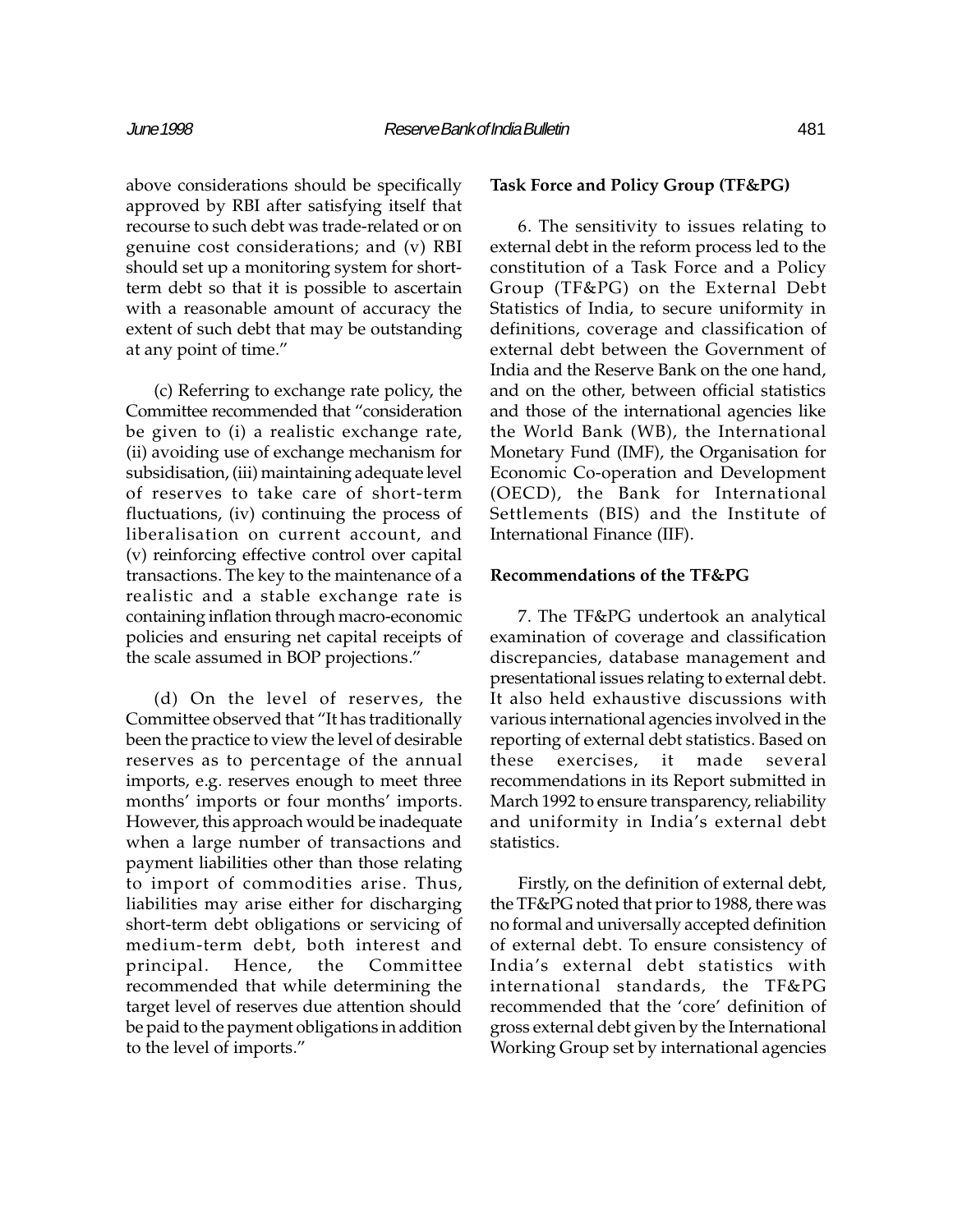in 1988 be adopted for India with exclusions proposed so as to adapt the international definition to India's specific situation.

Secondly, on coverage and classification, the TF&PG proposed a classification of external debt which was both analytical and exhaustive. It classified by type of debtor i.e., public or government, semi-government and private; by maturity, i.e., long-term and shortterm; by type of transaction, i.e., deposit or trade related; and by element of concessionality, i.e., external assistance or commercial borrowing. The proposed classification had eight major categories:

(i) multilateral, (ii) bilateral, (iii) export credits, (iv) IMF, (v) commercial borrowing, (vi) NRI deposits above one year maturity, (vii) NRI bonds, etc. and (viii) short-term debt including NRI deposits of up to one year maturity.

Thirdly, in respect of analytical presentation of debt statistics, the TF&PG recommended that external debt statistics should be expressed in original currencies to give an idea of the currency mix of debt. Furthermore, they should also be expressed in local currency and in US dollars. The TF&PG also recommended monitoring of the maturity profile of the country's external debt to obtain a realistic picture of the time available for discharge of debt.

Finally, the TF&PG recommended the constitution of a unit, i.e., Debt Unit for External Sector (DUES) to co-ordinate the data on external debt between various compiling agencies, interact with international agencies, assist in the planning of future borrowing consistent with sustainability of external debt, evaluate cost effectiveness of debt, prepare sensitivity analyses and provide support in the form of management information system to appropriate High Level Committee on External Debt.

# Actions Taken on the TF&PG's Recommendations

8. The recommendations of the TF&PG have been, by and large, accepted and implemented.

First, the broad classification of external debt statistics recommended with subcategorisation as between type of creditor and type of borrower, maturity and degree of concessionality has been adopted for presenting India's external debt statistics by the Government of India and the Reserve Bank. Some modifications have occurred over the years, mainly comprising the movement of categories recommended by the TF&PG as memo items into the main body of external debt statistics. Moreover, in the light of evolving developments, new categories of external transactions have been incorporated in debt statistics.

Second, efforts have been made to present debt statistics in terms of original currencies and this has enabled assessment of currency composition and valuation effects.

Third, an External Debt Management Unit (EDMU) has been set up in the Ministry of Finance to perform the responsibilities recommended by the TF&PG for DUES, with active co-ordination with the Reserve Bank. The EDMU has been assisting a Steering Committee constituted by the Government for gaining necessary policy perspectives on management of India's external debt.

Fourth, the data base management system of the Commonwealth Secretariat has been installed in the agencies compiling various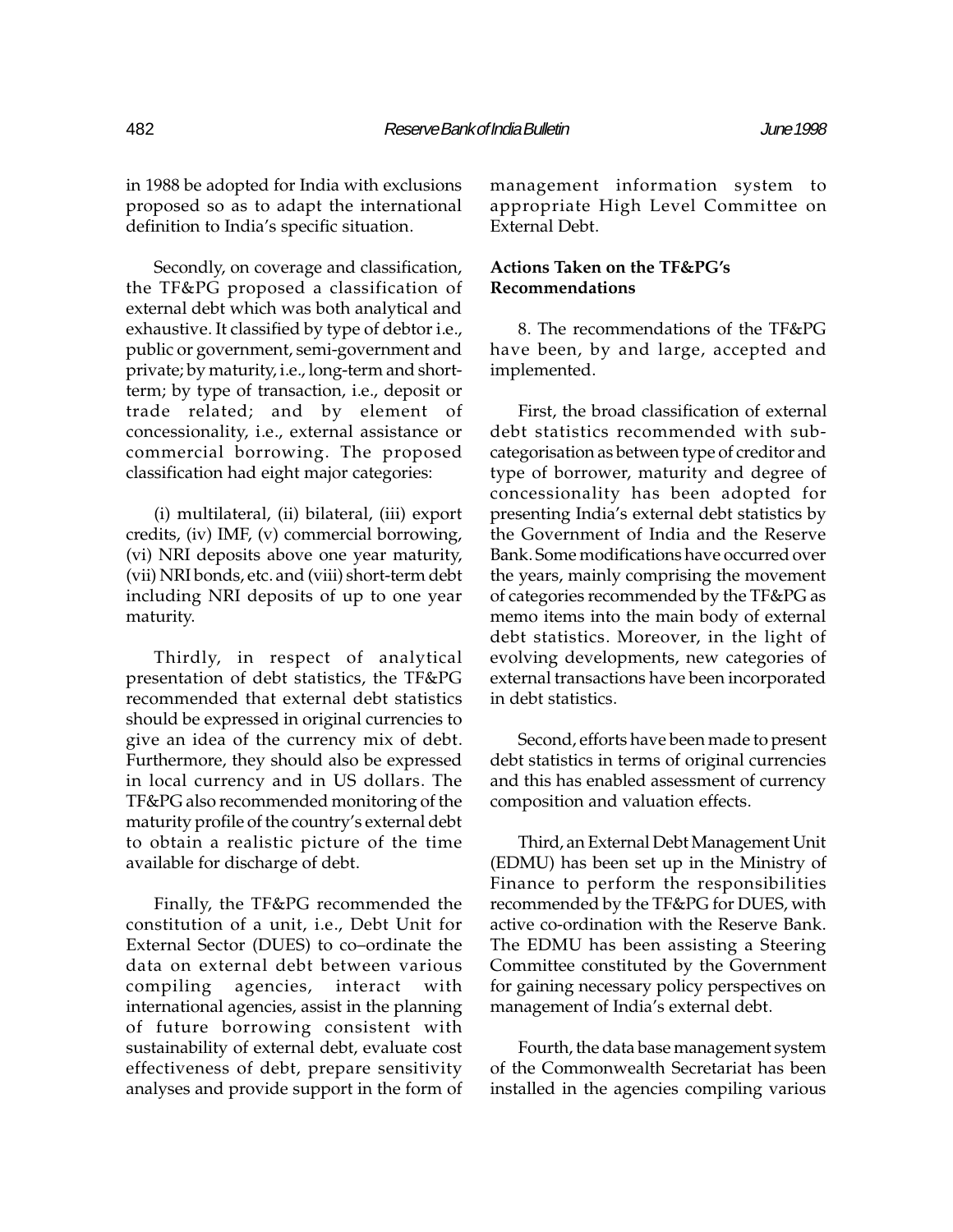components of debt and useful experience has been gained for some time now. It is hoped that progress will be made towards on-line connectivity and data interchange. Recently, the World Bank has approved an IDF grant for external debt monitoring and management project which would be conducted by the EDMU.

Fifth, I humbly submit that today, compared to anytime before, there is greater transparency. We have a periodical public report on total external debt and its components. Debt on account of defence and our rupee debt due to erstwhile USSR are also indicated now in the data. We also have a well laid out policy of external commercial borrowings. Procedures are announced clearly.

#### Short-term Debt: Special Focus

9. In the wake of the Asian financial crisis, considerable attention and concern has come to be focused on the size and composition of short-term external debt and the impact of maturing debt on the behaviour of the foreign exchange market. There has also been a renewal of emphasis on the treatment of guarantees, derivatives and off-balance sheet items in the context of external debt statistics.

10. In the Indian presentation of external debt statistics, short-term debt is estimated at US \$ 6.7 billion at the end of March 1997 (Annual Report 1996-97, RBI); on the other hand, the BIS has placed India's short-term bank debt at the end of 1996 at US \$ 7.1 billion and the Institute of International Finance (IIF), using the BIS data in conjunction with its own estimates of non-bank debt, has published India's short-term debt at the end of March 1997 as US \$ 16.8 billion. It is necessary to understand why there is such discrepancy. Clearly, it is attributable to

varying definitions.

(a) In the Indian debt statistics, short-term debt is defined as comprising all debt obligations which have an original maturity of less than one year. The principal components are short-term deposits of nonresident Indians (NRIs) and trade related credits of maturity above six months and up to one year. Important exclusions are shortterm deposits under the Non-Resident Non-Repatriable Rupee Deposit (NRNRRD) Scheme, cross-border bank claims and trade related credits of maturity less than six months.

(b) The Bank for International Settlements (BIS) reports India's short-term debt as all claims of reporting banks of residual maturities up to and including one year. Reporting banks' claims include local lending in non-local currencies of their affiliates in India. It is assumed that debtor entities do not redeposit loaned funds with the reporting banks. Foreign currency claims on banks in the country of issue of the currency are included with the assumption that borrowing banks obtain funds mainly for domestic purposes and not for re-lending abroad. Thus, the BIS data relate to indebtedness only visà-vis reporting banks.

(c) The Institute of International Finance (IIF) employs a creditor reporting format, disaggregating India's short-term debt as owed to commercial banks, private creditors and bilateral creditors. Estimates of shortterm debt owed to commercial banks are derived from the BIS data which are on the basis of residual maturity and exclude guaranteed bank debt. Trade credits below six months are included under debt owed to commercial banks. Private creditors consist largely of NRI deposits and some private nonguaranteed suppliers' credits. Non-Resident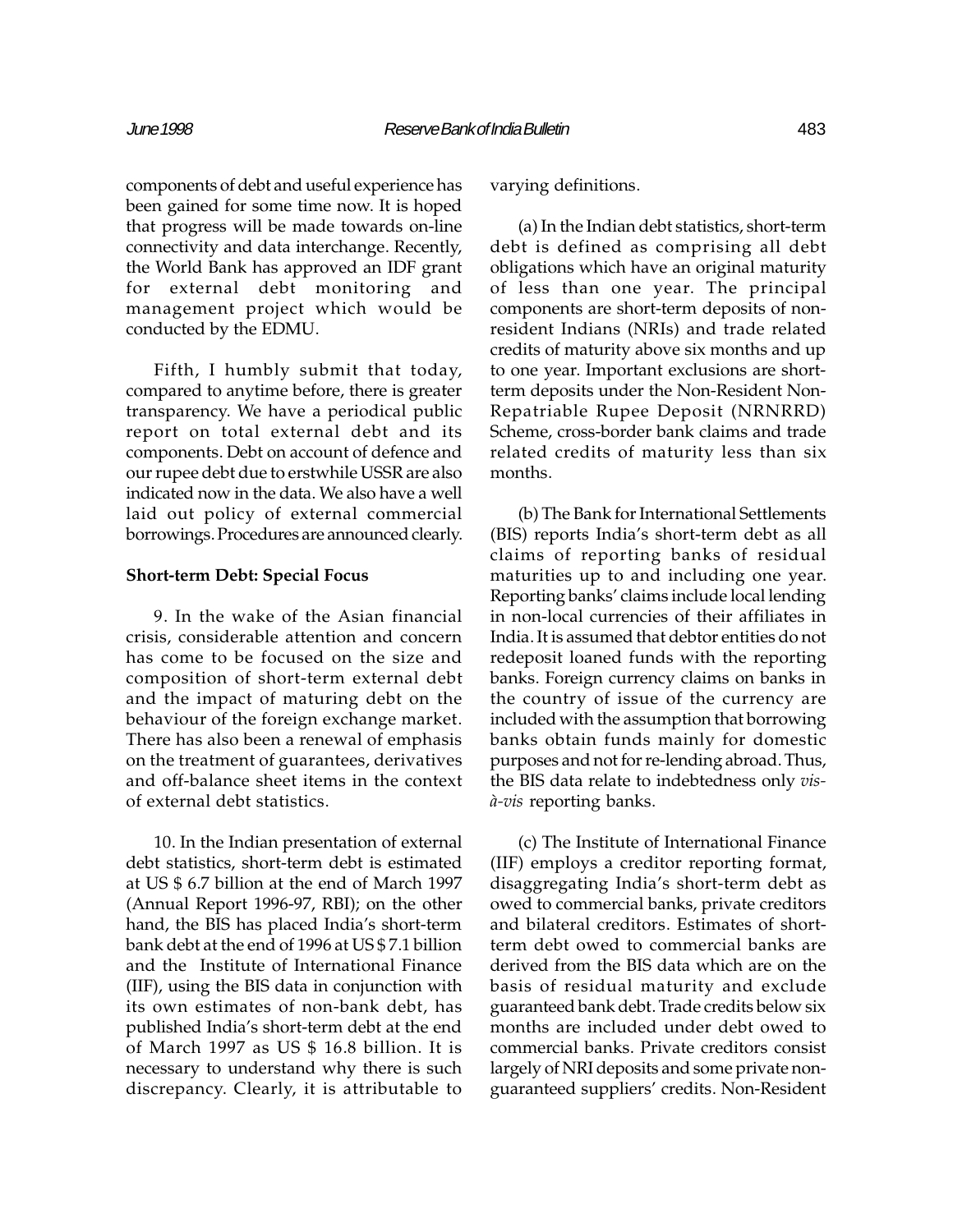Non-Repatriable Rupee deposits are included under India's short-term external debt. Bilateral short-term debt is derived from the BIS/OECD guaranteed non-bank suppliers' credits.

(d) The World Bank regards the individual reporting country as the authoritative source of information on its own external liabilities. Where information on short-term debt (defined in terms of original maturity) is not available, an estimate of short-term liabilities is derived from the BIS data which are reported residually. Combining these estimates with data on officially guaranteed short-term suppliers credits compiled by the OECD produces a lower bound estimate of a country's shortterm debt. For a few countries including India, data reported by the countries themselves are regarded as authoritative.

#### Tasks Ahead

11. Clearly, each organisation adopts a definition that is relevant to its role. We have to live with it, but there could be some misunderstandings and miscommunications. We have to also refine our definitions and coverage to capture larger elements and broader concerns. Illustratively, let me list major tasks ahead for this Group.

First, the Group would need to review the existing definitions, accounting procedures and institutional arrangements concerning the collection, monitoring and presentation of our external debt statistics. If necessary, it would need to evolve definitions, classifications and practices of compiling debt statistics so as to ensure easy comparisons with those of international organisations. This would necessarily involve close interaction and consultation with these organisations.

Second, it is necessary to continue publishing short-term external debt data by our current approach i.e., defining short-term debt in terms of original maturity of less than one year. In addition, and for the purpose of assessing the impact of maturing debt on the foreign exchange market, a broader approach could be adopted involving measurement of a composite of original and residual maturities. In fact, netting the two could lead to some complications.

Third, certain categories of our debt which do not involve outflows of foreign exchange and/or are in the nature of contingent liabilities can be shown as memo items.

Fourth, certain categories of our debt such as Foreign Currency Non-Resident (Banks) deposits (FCNRB) which have corresponding foreign assets or claims abroad warrant special treatment. While the liabilities would, no doubt, be included in debt, assets held abroad out of such liabilities should be reckoned when they are large and shown as a memo item.

Fifth, the Group could evolve a methodological framework for the ongoing estimation of external debt by various maturities with particular emphasis on shortterm debt and residual maturity. An important prerequisite is the recommendation of specific institutional mechanisms, surveys and data modelling exercises. An area requiring your special attention would be the regular preparation and updating of debt servicing profiles.

Sixth, the Group could suggest various debt indicators with a focus on the foreign exchange market and balance of payments impact.